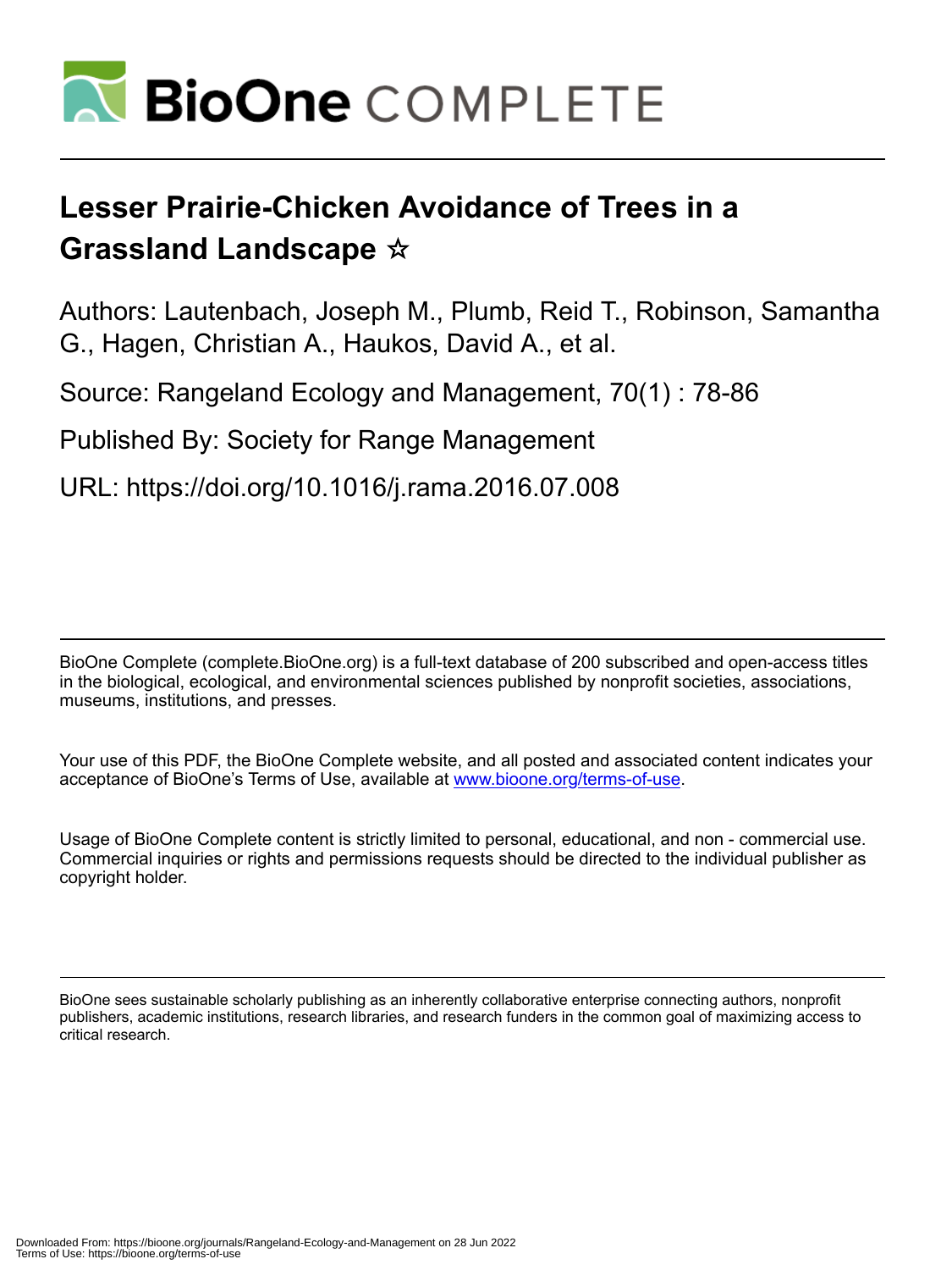Contents lists available at ScienceDirect





journal homepage: http://www.elsevier.com/locate/rama



CrossMark

# Lesser Prairie-Chicken Avoidance of Trees in a Grassland Landscape☆

Joseph M. Lautenbach <sup>a,</sup>\*, Reid T. Plumb <sup>b</sup>, Samantha G. Robinson <sup>c</sup>, Christian A. Hagen <sup>d</sup>, David A. Haukos <sup>e</sup>, James C. Pitman <sup>f</sup>

<sup>a</sup> Graduate Research Assistant, Division of Biology, Kansas State University, Manhattan, KS 66506, USA

<sup>b</sup> Environmental Scientist, California Department of Fish and Wildlife, Montague, CA, 96067, USA

<sup>c</sup> Department of Fish and Wildlife Conservation, Virginia Polytechnic Institute and State University, Blacksburg, VA 24061 USA

<sup>d</sup> Associate Professor, Department of Fisheries and Wildlife, Oregon State University, Corvalis, OR 97331, USA

<sup>e</sup> Unit Leader, US Geological Survey, Kansas Cooperative Fish and Wildlife Research Unit, Kansas State University, Manhattan, KS 66506, USA

<sup>f</sup> Conservation Delivery Director, Western Association of Fish and Wildlife Agencies, Emporia, KS 66801, USA

#### article info abstract

Article history: Received 23 December 2015 Received in revised form 10 July 2016 Accepted 14 July 2016

Key Words: eastern redcedar habitat selection lesser prairie-chicken nest survival Tympanuchus pallidicinctus woody encroachment

Grasslands are among the most imperiled ecosystems in North America. Reasons that grasslands are threatened include conversion to row-crop agriculture, fragmentation, and changes in fire regimes. The reduction of fire processes in remaining prairies has resulted in tree encroachment and establishment in grasslands, further reducing grassland quantity and quality. Grassland birds have been experiencing precipitous population declines in recent decades, commensurate with landscape changes to grasslands. The lesser prairie-chicken (Tympanuchus pallidicinctus Ridgway) is a declining species of prairie grouse of conservation concern. We used second- and third-order habitat selection metrics to test if female lesser prairie-chickens avoid grasslands where trees were present. Our results indicated that female lesser prairie-chickens selected habitats avoiding the nearest trees by 283 m on average, nearly twice as far as would be expected at random. Lesser prairie-chickens were 40 times more likely to use habitats with tree densities of 0 trees  $\cdot$  ha<sup>-1</sup> than habitats with 5 trees  $\cdot$  ha<sup>-1</sup>. Probability of use indicated that lesser prairiechickens were 19 times more likely to use habitats 1000 m from the nearest tree when compared with using habitats 0 m from the nearest tree. Nest survival was not affected at densities < 2 trees  $\cdot$  ha $^{-1}$ ; however, we could not test if nest survival was affected at greater tree densities as no nests were detected at densities > 2 trees ⋅ ha<sup>-1</sup>. Avoidance of trees could be due to perceived increased predation risk, reduced habitat quality, or a combination of these potentially confounding factors. Preventing further establishment and expansion of trees in landscapes occupied by lesser prairie-chickens could contribute to the continued persistence of the species. Additionally, restoring grasslands through tree removal may facilitate conservation efforts for grassland species such as the lesser prairie-chicken by improving habitat quality and promoting expansion of occupied range.

© 2017 The Society for Range Management. Published by Elsevier Inc. All rights reserved. This is an open access article under the CC BY-NC-ND license (http://creativecommons.org/licenses/by-nc-nd/4.0/).

#### Introduction

Grasslands have experienced the greatest reduction of occurrence for any North American ecosystem ([Samson and Knopf, 1994](#page-8-0)). Great Plains grasslands are one of the most threatened ecosystems in North America ([Cully et al., 2003; Samson et al., 2004](#page-8-0)). Historically, conversion of grasslands to row-crop agriculture was the major cause of grassland loss ([White et al., 2000](#page-9-0)). However, loss of ecological drivers, including periodic fire and large native herbivore grazing, has further degraded grassland quality by facilitating tree encroachment [\(Samson et al., 2004; Engle](#page-8-0) [et al., 2008](#page-8-0)). Encroachment by trees in the Southern Great Plains has replaced conversion of grassland to row-crop agriculture as the major cause of contemporary grassland fragmentation and degradation ([Bragg](#page-8-0) [and Hulbert, 1976; Coppedge et al., 2001a, 2001b; Engle et al., 2008\)](#page-8-0).

Invading trees in grasslands reduces species richness and alters plant and animal communities ([Coppedge et al., 2001a; Chapman et al., 2004;](#page-8-0) [Engle et al., 2008; Ratajczak et al., 2012\)](#page-8-0). In the presence of woody plants, especially trees, herbaceous biomass and species richness decreases with an increase in woody canopy cover [\(Smith and](#page-9-0) [Stubbendieck, 1990; Briggs et al., 2002; Limb et al., 2010](#page-9-0)), with dominant plant communities shifting from C4 grasses to C3 grasses ([Gehring and Bragg, 1992](#page-8-0); but see [Limb et al., 2010\)](#page-8-0). Transformation of grassland into woodland can occur rapidly, as aerial photographs indicate that tall-grass prairie can convert to a closed-canopy forest in as little as 40 yr ([Briggs et al., 2002](#page-8-0)).

<sup>☆</sup> Research was funded by the Federal Aid in Wildlife Restoration Grant W-73-R; US Geological Survey; US Dept of Agriculture (USDA), Natural Resources Conservation Service, Lesser Prairie-Chicken Initiative; Kansas Wildlife, Parks, and Tourism (Federal Assistance Grant KS W-73-R-3); USDA Farm Services CRP Monitoring, Assessment, and Evaluation (12-IA-MRE CRP TA#7, KSCFWRU RWO 62). Any use of trade, firm, or product names is for descriptive purposes only and does not imply endorsement by the US Government. At the time of research, Pitman was the Small Game Program Coordinator, Kansas Dept of Wildlife, Parks, and Tourism, Emporia, KS 66801.

<sup>⁎</sup> Correspondence: Joseph Lautenbach, current address: Inland Fish and Wildlife Department, Sault Ste. Marie Tribe of Chippewa Indians.

E-mail address: [joseph.lautenbach@gmail.com](mailto:joseph.lautenbach@gmail.com) (J.M. Lautenbach).

<sup>1550-7424/© 2017</sup> The Society for Range Management. Published by Elsevier Inc. All rights reserved. This is an open access article under the CC BY-NC-ND license (http:// creativecommons.org/licenses/by-nc-nd/4.0/).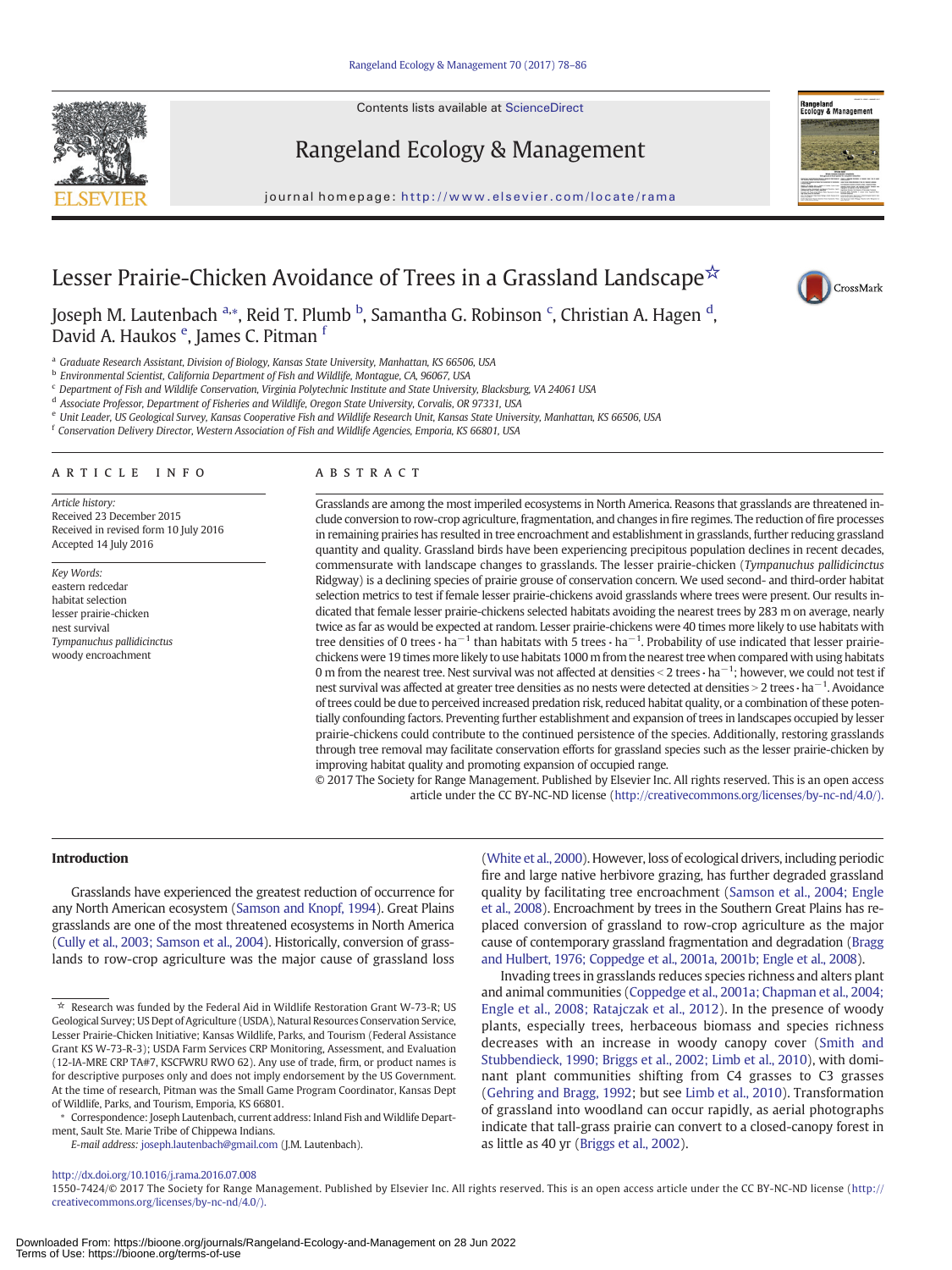The shift from grassland to woodland as a result of tree encroachment has negative consequences on grassland wildlife species [\(Coppedge et al., 2001a; Engle et al., 2008; Alford et al., 2012](#page-8-0)). Grassland bird communities are of particular interest due to recent declines and their role as indicators of grassland health [\(Peterjohn and Sauer, 1999;](#page-8-0) [Brennan and Kuvlesky, 2005](#page-8-0)). Prairie grouse have specifically been identified as species to focus grassland conservation efforts because they require large blocks of diverse habitat ([Svedarsky et al., 2000;](#page-9-0) [Poiani et al., 2001; Hagen et al., 2004; Silvy and Hagen, 2004; Brennan](#page-9-0) [and Kuvlesky, 2005; Pruett et al., 2009\)](#page-9-0).

Prairie grouse have been reported to have negative associations with trees and forest cover. Greater sage-grouse (Centrocercus urophasianus Bonaparte) lek (i.e., breeding site) activity was found to decline as juniper (Juniperus sp.) canopy cover increases and the probability of greater sage-grouse lek persistence is near zero at 5% juniper canopy cover [\(Baruch-Mordo et al., 2013](#page-8-0)). The probability of colonization of unoccupied lek sites by greater prairie-chickens (Tympanuchus cupido L.) decreased to  $\langle 2 \rangle$  as the proportion of woodland increased  $> 20\%$ [\(McNew et al., 2012\)](#page-8-0). Lek sites of greater prairie-chickens in Minnesota, Wisconsin, and Kansas were negatively associated with forest landcover [\(Merrill et al., 1999; Niemuth, 2003; Gregory et al., 2011](#page-8-0)). Forest cover was cited as a strong predictor of greater prairie-chicken lek presence with mean percent forest cover two to three times greater at random points than at lek sites ([Merrill et al., 1999; Niemuth, 2003](#page-8-0)); only 9% forest cover renders prairie unsuitable for greater prairie-chicken leks [\(Gregory et al., 2011](#page-8-0)). Additionally, greater prairie-chickens select prairie for nesting where tree cover is minimal and nest survival increases as distance to nearest tree increases ([McKee et al. 1998;](#page-8-0) [Matthews et al., 2013; Hovick et al., 2015\)](#page-8-0).

Tree encroachment was identified as a primary threat leading to fragmentation and loss of habitat for the lesser prairie-chicken (Tympanuchus pallidicinctus Ridgway) in the decision to list the species as federally threatened in May 2014 [\(USFWS, 2014](#page-9-0)). Despite the September 2015 judicial decision to vacate the listing rule on procedural grounds, the threat of woody encroachment has not diminished. Increasing woodland encroachment has been implicated as a source of habitat loss and cause of population decline for lesser prairie-chickens [\(Fuhlendorf et al., 2002](#page-8-0)). However, lesser prairie-chicken response to tree encroachment has not been quantified. Understanding the role of tree encroachment in habitat selection by lesser prairie-chickens is important for the conservation of the species and grasslands they occupy [\(Pruett et al., 2009a](#page-8-0)).

Our goal was to assess responses of lesser prairie-chickens within grasslands that are being invaded by eastern redcedar (Juniperus virginiana L.) and other tree species. Our objectives were threefold: 1) to measure lesser prairie-chicken response to trees at different spatial scales using second-order (i.e., selection of home range within a geographic region) and third-order (i.e., selection of habitat within a home range) habitat selection frameworks [\(Johnson, 1980](#page-8-0)); 2) to investigate possible effects of trees on nest site selection and nest survival, and 3) to investigate relationship between tree density and tree canopy coverage. We predicted that lesser prairie-chickens would 1) select seasonal and nesting habitats farther from trees than available, 2) exhibit an avoidance threshold of seasonal use and nesting to tree density, and 3) experience reduced nest survival as a function of tree density and proximity.

#### Methods

# Study Site

The study site was located in south-central Kansas on 14 000 ha of private land within Kiowa and Comanche counties ([Fig. 1\)](#page-3-0). The study site was primarily mixed-grass prairie within the Red Hills region of Kansas with livestock grazing, prescribed fire, and interspersed with row-crop agriculture. Grasslands were grazed by cattle (Bos taurus L.), typically in cow/calf pairs for yearlong grazing periods or yearling stocker steers/ heifers for a 180-day grazing season (April – September). Fire return intervals in the system range from 4 to 6 yr, which are comparable with the estimated regional historic fire return interval of 5−10 yr ([Joern](#page-8-0) [and Keeler, 1995\)](#page-8-0). Herd size and stocking rates varied by producer and management strategy. Soils included limy and loamy uplands, sandy and loamy lowlands, and subirrigated bottomlands. The study site was categorized within the Central Rolling Red Plains major land resource area (Natural Resources Conservation Service; [http://apps.cei.psu.edu/](http://apps.cei.psu.edu/mlra/) [mlra/;](http://apps.cei.psu.edu/mlra/) accessed 24 February 2016). Tree removal, primarily eastern redcedar, has been ongoing for ~30 yr in portions of the study site. However, tree encroachment into grasslands continues across the study site, with eastern redcedar, a native species, being the dominant invading species. Other native invading tree species included American elm (Ulmus americana L.) and hackberry (Celtic occidentalis L.). Non-native invading trees include Siberian elm (Ulmus pumila L.), Chinaberry (Melia azedarach L.), and tamarisk (Tamarix sp.).

Dominant grasses at the study site included little bluestem (Schizachyrium scoparium [Michx.] Nash), blue grama (Bouteloua gracilis [Hbk.] Lag.), hairy grama (B. hirsuta Lag.), side oats grama (B. curtipendula [Michx.] Torr.), and tall dropseed (Sporobolus compositus [Poir] Merr.). Other dominant vegetation across the study site included sand sagebrush (Artemisia filifolia Torr.), purple poppy mallow (Callirhoe involucrata [Torr. & Gray] Gray), heath aster (Aster ericoides L.), evening primrose (Oenothera macrocarpa Nutt.), broom snakeweed (Gutierrezia sarothrae [Pursh] Britt. & Rusby), sand plum (Prunus angustifolia Marshall), and smooth sumac (Rhus glabra L.). Common tree species on the study site included eastern redcedar, eastern cottonwood (Populous deltoides W. Bartram ex Marshall), and elm (Ulmus sp.).

# Field Methods

We captured female lesser prairie-chickens at leks during spring 2013 and 2014 using walk-in traps ([Haukos et al., 1990; Schroeder](#page-8-0) [and Braun, 1991](#page-8-0)) and drop nets ([Silvy et al., 1990](#page-9-0)). We classified captured lesser prairie-chickens as male or female and yearling or adult on the basis of plumage characteristics [\(Copelin, 1963](#page-8-0)). Captured females were fitted with either a very-high-frequency (VHF) radio transmitter (Model A3900, Advanced Telemetry System, Isanti, MN) or satellite transmitter with Global Positioning System (GPS) capability (platform transmitting terminals [PTT]; Model PTT-100 22-g Argos/ GPS PTT, Microwave Telemetry, Columbia, MD). Captured individuals were released at the capture site following attachment of transmitters. All capture and handling procedures were approved by the Kansas State University Institutional Animal Care and Use Committee under protocol 3241 and the Kansas Department of Wildlife, Parks, and Tourism scientific collection permits SC-042-2013 and SC-079-2014.

We monitored female lesser prairie-chickens fitted with VHF radio transmitters regularly (i.e., > 3 times  $\cdot$  week $^{-1})$  via triangulation to record telemetry locations [\(Cochran and Lord, 1963](#page-8-0)). Location of a Signal (Ecological Software Solutions, Naples, FL) software was used to estimate Universal Transverse Mercator coordinates from VHF data collected in the field. We tracked females from March 2013 to March 2015. The PTTs recorded GPS points approximately every 2 hours from 0600 to 2400. The GPS points were transmitted using the Argos System and then made available to researchers.

We assumed that females were incubating nests if telemetry locations and PTT GPS fixes were relatively consistent for  $\geq 3$  days without a mortality signal. We used homing to locate nests of VHF-marked females [\(Pitman et al., 2005; Grisham et al., 2013\)](#page-8-0). Nests of PTT-marked females were found by searching within the error radius (18 m) of the consistent GPS point. Nests were visited once during the incubation period and remotely monitored until the female was determined to be off the nest using telemetry or PTT GPS locations, after which nest fate was identified ([Pitman et al., 2005\)](#page-8-0). We located 3 nests of unmarked females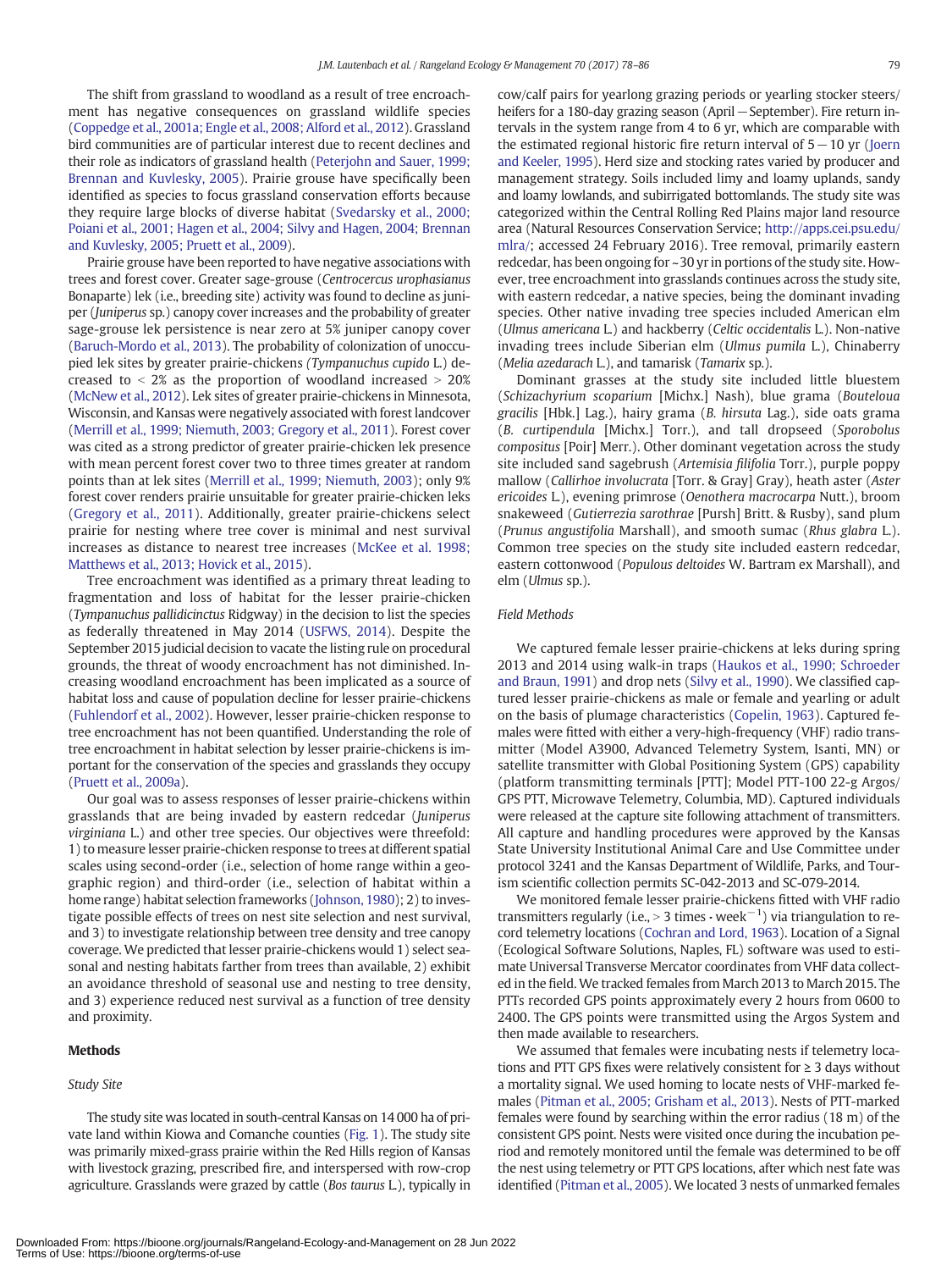<span id="page-3-0"></span>

Figure 1. Study site location for evaluating the response of female lesser prairie-chickens to the occurrence of trees in Kiowa and Comanche counties within the Red Hills region of southcentral Kansas during 2013 and 2014.

that had been destroyed. We included these in our habitat selection analysis only. Because of the lack of information on exposure days, we did not incorporate them with our nest survival analysis.

# Spatial Analysis

Individual trees within the study site were digitized and mapped by hand using the 2012 National Agricultural Imagery Program (NAIP; retrieved from the Kansas Data Access and Support Center, 15 July 2014, <http://www.kansasgis.org>/) 1-m resolution imagery in ArcGIS 10 (ESRI 2011. ArcGIS 10, Environmental Systems Research Institute, Redlands, CA).We verified these data by visiting areas across the study area, ground-truthing, and using local expertise. We hypothesized that lesser prairie-chickens would behave similarly to the presence of any tree, regardless of species. Thus, all trees were classified the same. The proportion of trees encroaching into grasslands on the study site was ~0.77 eastern redcedar and ~0.23 deciduous trees. Digitized trees ranged in height from 1 m to 25 m. The only trees detected from imagery that were 1 m in height were eastern redcedar, because of their conspicuous appearance on the landscape.

We used lesser prairie-chicken locations collected through VHF telemetry ( $n = 9757$ ) and PTT GPS data points ( $n = 20434$ ) to assess habitat use relative to the presence and density of trees. We imported all lesser prairie-chicken used points into ArcGIS 10 and then measured the Euclidean distance from each point to the nearest tree (m). We then extracted the value of tree density (trees  $\cdot$  ha<sup>-1</sup>) from each spatial grid (see later) for each point. The elevation (m) and slope (%) for each used point were extracted from a Digital Elevation Model (DEM) accessed from the Kansas Data Access and Service Center (retrieved 15 July 2014). In addition, the same information was collected at nest locations to identify trends in nest placement in relation to distance to tree, tree densities, elevation, and slope. Elevation and slope were included as potentially important variables due to the association among trees, drainages, and slopes. These data were used to identify whether lesser prairie-chickens were avoiding areas based on trees or differently selecting areas with relatively higher elevations and more level slopes.

To avoid selecting an arbitrary spatial scale, we established 10 landscape grids ranging from 1 ha to 100 ha and investigated the effect of tree density on the pattern of use by lesser prairie-chickens as recommended by [Boyce \(2006\).](#page-8-0) We then used ArcGIS to count the number of individual trees within each grid cell and then calculated densities (trees  $\cdot$  ha<sup>-1</sup>) for each cell at each scale. We used an information theoretic approach (e.g., Akaike's Information Criterion  $[AIC<sub>c</sub>]$  corrected for a small sample size) to determine the spatial scale (i.e., grid size) most relevant to lesser prairie-chicken habitat selection ([Boyce, 2006;](#page-8-0) [Albanese et al., 2012](#page-8-0)). We then used tree densities from the respective grid size to examine its influence on lesser prairie-chicken habitat selection in an information-theoretic approach identifying the best approximating model by the lowest  $AIC_c$  value and greatest model weight ([Burnham and Anderson, 2002\)](#page-8-0). We then examined the effect of each covariate by its beta value and 95% CIs. If the 95% CIs did not include zero, the effect was determined to be measurable. This approach prevented use of an arbitrary spatial scale and instead provided a scale driven biologically by lesser prairie-chickens [\(Albanese et al., 2012](#page-8-0)). We evaluated used locations and nest sites separately, as ecological factors driving nest placement were likely operating at a different spatial scale than used locations. Used locations were defined as a place where a female lesser prairie-chicken was estimated to be by the PTT or by telemetry. Spatial scale analyses were conducted in Program R (R core development team, version 3.0.1, 2013, Vienna, Austria).

The Lesser Prairie-Chicken Range-wide Conservation Plan and Natural Resources Conservation Service used canopy coverage instead of tree density as a measure of tree encroachment [\(Van Pelt et al., 2013; USDA,](#page-9-0) [2014](#page-9-0)). To increase the practical application of our work, we examined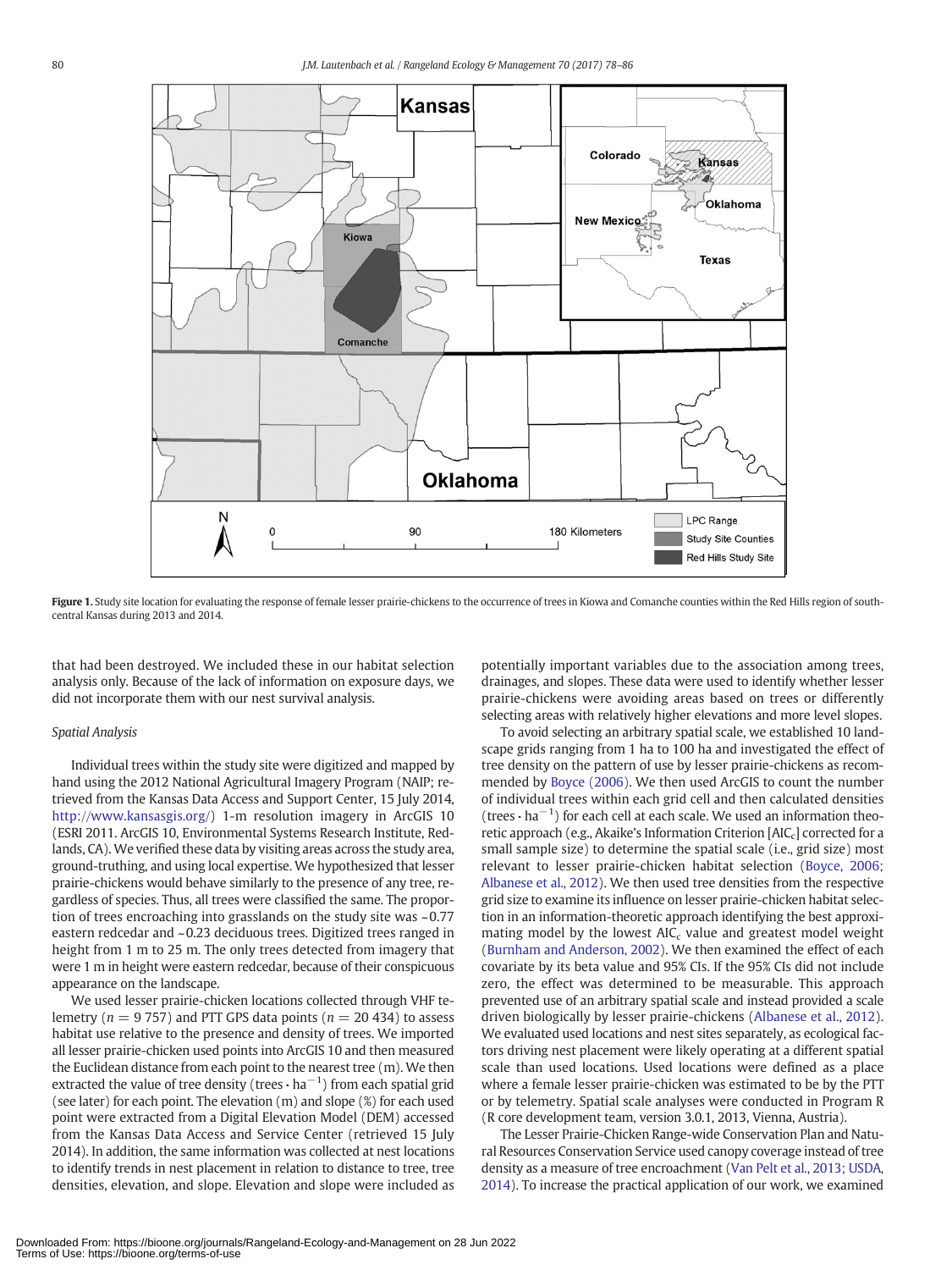the ability of our tree density coverage to predict tree canopy coverage. We randomly selected a subset of the study site and digitized canopy cover using ArcGIS 10 and the 2012 NAIP imagery to relate tree density to canopy cover. We then used linear regression in Program R to predict canopy coverage as function of tree densities (R core development team, version 3.0.1, 2013, Vienna, Austria).

# Statistical Analyses

### Third-Order Selection

Space-use data were analyzed for all PTT-marked females during 6 mo seasonal periods (breeding [March 15–September 15] and nonbreeding [September 16–March 14]). If individual female lesser prairie-chickens were monitored in multiple seasons or years, we considered each 6-mo breeding or nonbreeding season to be independent and accepted limited pseudoreplication to maximize use of our data set [\(Winder et al., 2014\)](#page-9-0). We used utilization distributions (UDs) to quantify space use of females as a continuous, probabilistic variable using the Brownian Bridge Movement Model (BBMM; [Horne et al.,](#page-8-0) [2007\)](#page-8-0) with the BBMM function in a BBMM package ([Nielson et al.,](#page-8-0) [2012\)](#page-8-0) of the statistical program R (R core development team, version 3.1.2, 2014, Vienna, Austria). The BBMM is a continuous–time stochastic model of movement in which the probability of being in a specific space at a given time is conditioned on the starting and ending locations, time elapsed between those two locations, error associated with the transmitter, and mobility of the organism [\(Horne et al., 2007\)](#page-8-0). This methodology explicitly makes use of autocorrelated telemetry data and is well suited for GPS data ([Bullard, 1999; Walter et al., 2011\)](#page-8-0). Only UDs that were based on  $> 90$  locations within a 6-mo season were included in the analysis. The Brownian motion variance  $(\sigma_m^2)$ , which is related to the animal's mobility, was estimated for each female separately, and ranged between 87.5 m<sup>2</sup> and 2654.8 m<sup>2</sup> with a mean of 494.8 m<sup>2</sup>  $(SE = 80.9 \text{ m}^2).$ 

The spatial extent of space use and availability of variables of interest were defined by the 99% isopleth of the BBMM UD boundary for each female's home range [\(Kertson and Marzluff, 2011; Winder et al., 2014](#page-8-0)). A raster surface with  $30-m^2$  cells was created within the UD. Use values, bounded from 1 to 99, were assigned to each cell on the basis of the relative volume (height) of the utilization distributions of that cell and then space-use data were  $log<sub>e</sub>$  transformed to meet assumptions of linear multiple regression models ([Kertson and Marzluff, 2011](#page-8-0)). Resource Utilization Functions (RUFs; [Marzluff et al., 2004](#page-8-0)) in the RUF.fit package [\(Handcock, 2007\)](#page-8-0) for Program R were used to relate the effect that distance to tree (m), tree density (trees  $\cdot$  ha $^{-1}$ ), elevation (m), and slope (%) have on female lesser prairie-chicken space use. RUFs are based on relative space use where the unit of study is the individual utilization distribution. An RUF relates the intensity of use to the resources available within the 99% isopleth on a cell-by-cell basis in a multiple linear regression framework to obtain standardized  $β$  coefficients. These coefficients indicate the relative importance or influence of each variable to the variation in the utilization distribution of each female [\(Marzluff](#page-8-0) [et al., 2004; Kertson and Marzluff, 2011\)](#page-8-0). Population inferences were developed by calculating the standardized  $\overline{\beta}$  coefficient for each predictor pooling across years for each 6-mo seasonal period [\(Winder et al.,](#page-9-0) [2014\)](#page-9-0). If the influence of a specific variable differed from zero based on 95% confidence intervals [CI], we inferred that the influence of that variable was greater  $(+)$  or less  $(-)$  than expected compared with the availability of that variable within the home range [\(Marzluff et al.,](#page-8-0) [2004; Winder et al., 2014\)](#page-8-0).

# Second-Order Selection

We used a resource selection framework (i.e., used/available study design) to examine habitat selection at the population level and potential displacement of space use by trees across home range scale for all individuals (e.g., [Manly et al., 1992; Boyce et al., 2002](#page-8-0)). This scale of analysis enabled us to quantify the effects of tree encroachment across a broader landscape. We considered the study site as available, and the study site contained all female lesser prairie-chicken home ranges and 3 000 m buffer around all female home ranges due to potential movements of female lesser prairie-chickens ([Plumb, 2015](#page-8-0)). For second-order selection, we excluded all locations collected while a female was incubating on the nest from our analysis of second-order habitat selection as a separate analysis was conducted using nest locations. We also removed redundant locations (e.g., roost locations) from second-order selection to avoid biasing to points used multiple times. In addition, we removed the points for 1 wk postcapture to allow for acclimation to transmitters. After data reduction, we randomly selected 1-point  $\cdot$  day<sup> $-1$ </sup> for females equipped with PTTs to minimize spatial autocorrelation. We then used ArcGIS 10 to generate three times as many telemetry and GPS locations ( $n = 16758$  points) and randomly distributed them across the study site to serve as a reference for what was available [\(Allred et al., 2011](#page-8-0)).

We used models developed a priori, which included single and multiple variable models for the covariates of distance to trees (m) and tree density (trees $\cdot$  ha $^{-1}$ ). Although our focus was the effect of trees, we surmised that topography and tree presence could be confounded (i.e., steep slopes with our without trees may not be selected) and thus included the covariates elevation (m) and slope (%) to the model set. We also tested a global model that included all of the covariates of interest and a null model where no covariates were tested. We included quadratic form of distance to tree to test for threshold effects. We modeled the other three covariates only as linear functions because of either the limited range of values (i.e., elevation, slope) or skewed distribution (i.e., tree density). We did not evaluate distances to other structures and microhabitat characteristics because we were primarily interested in exploring lesser prairie-chicken habitat selection in relation to trees and tree densities.

We then used logistic regression to compare used points to available points ([Manly et al. 2002; Allred et al., 2011\)](#page-8-0). To avoid any potential correlation issues among distance to nearest tree, tree density, elevation, and slope, we standardized all points by taking the z-score for each variable of interest ([Allred et al., 2011; Hovick et al., 2015](#page-8-0)). Models were ranked using  $AIC_c$ , and we selected the model with the lowest  $AIC_c$ value and greatest model weight ([Burnham and Anderson, 2002](#page-8-0)). Models with  $\triangle$ AIC<sub>c</sub>  $\leq$  2 were considered equally parsimonious. All statistical analyses were conducted using Program R (R core development team, version 3.0.1, 2013, Vienna, Austria).

To identify the threshold of use, we used the following logistic regression function to estimate relative probability of use ([Keating and](#page-8-0) [Cherry, 2004](#page-8-0)):

$$
f(x) = \frac{\exp(\beta 1(x1) + \beta 2(x2) + \beta i(xi))}{1 + \exp(\beta 1(x1) + \beta 2(x2) + \beta i(xi))}
$$
(1)

Where the probability of use was approximately equal to zero, we assigned that as the threshold where use ceased for tree density and distance to nearest tree. We used the same function for nesting and use points.

#### Nest Survival

We used the nest survival model within Program MARK to estimate daily nest survival and determine if any of the covariates affected nest survival ([White and Burnham, 1999; Dinsmore et al., 2002](#page-9-0)). We used a 35-day exposure period to incorporate a mean incubation and laying period for lesser prairie-chickens. We used tree density, distance to tree, slope, and elevation as individual covariates in the nest survival model. We selected 15 models a priori to estimate daily nest survival. Models were ranked using  $AIC_c$ , and we selected the model with the lowest AIC<sub>c</sub> value and greatest model weight [\(Burnham and Anderson,](#page-8-0) [2002\)](#page-8-0). We did not evaluate other vegetation covariates affecting nest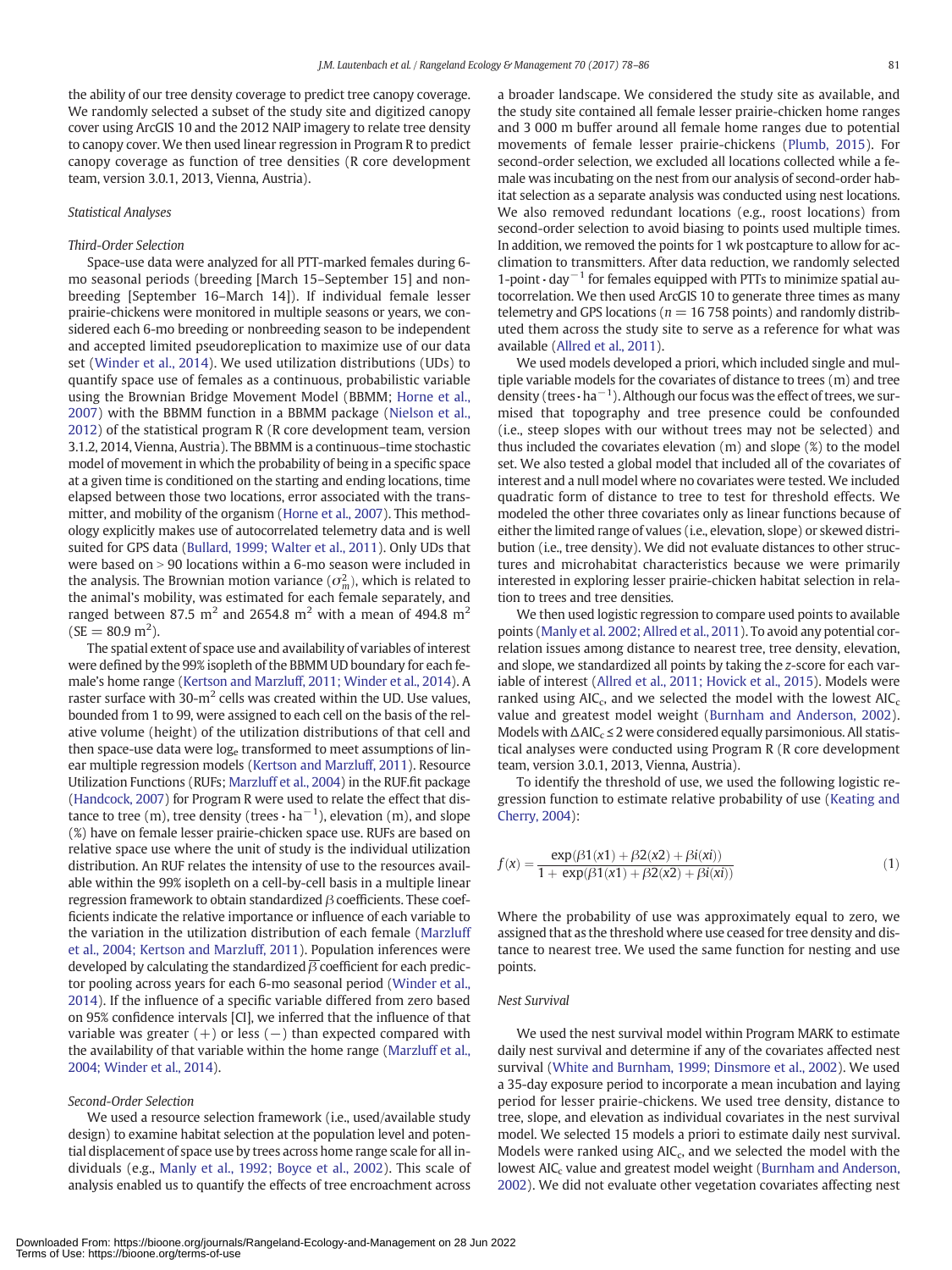<span id="page-5-0"></span>survival as we were primarily interested in examining the relationship of nest survival to trees.

#### Results

We captured 58 female lesser prairie-chickens in the Red Hills of Kansas during 2013 and 2014. The removal of redundant points and random selection of one GPS point  $\cdot$  day<sup>-1</sup> for PTTs resulted in 9 757 points for analysis. Combined with VHF ( $n = 5970$ ), this resulted in 15 727 unique locations. The 16-ha grid ( $400 \times 400$  m) was the best approximating scale for tree density in relation to lesser prairie-chicken locations, with the next best model being 16, and 860 AIC $<sub>c</sub>$  value was</sub> for both second- and third-order selection. Used points were located twice as far from trees than random points (used:  $282.5$  m  $\pm$  0.96 SE, random: 128.9 m  $\pm$  0.77 SE).

We located and monitored 63 nests over the 2 yr of the study. In contrast to the lesser prairie-chicken seasonal use points, factors influencing nest sites were best analyzed at a scale using 600  $m \times 600$  m grid cells (36 ha). Nests were placed nearly twice as far from trees than randomly generated points (nest: 292.7 m  $\pm$  19.7 SE; random: 172.0 m  $\pm$ 20.9 SE).

#### Second-Order Selection

We used 14 models to test our hypotheses using tree density, distance to nearest tree, elevation, and slope to test for habitat selection across home ranges. Using the 16-ha grid, we found the highest ranked model that best fit the location data was the global model for used points (Table 1). The global model included distance to nearest tree, tree density, elevation, and slope. The magnitude of the coefficients from the global model for used points indicated that tree density and distance to the nearest tree were important factors in lesser prairiechicken habitat selection at this scale.

The  $\beta$  estimates for coefficients of the global model indicate relative influence of probability of habitat use. Lesser prairiechicken use patterns showed a strong negative relationship with tree density ( $β = -4.23$ , 95% CI =  $-4.52$ ,  $-3.98$ ), indicating that females used areas with lower tree densities than were available in the study site (Fig. 2A). Lesser prairie-chickens were 40 times more likely to use habitats with tree densities of 0 trees $\cdot$  ha<sup> $-1$ </sup> than habitats with 4 trees  $\cdot$  ha<sup>-1</sup> (Fig. 3A). Lesser prairie-chickens had a greater

#### Table 1

Rankings of models testing the relative influence of tree density (Density; trees  $\cdot$  ha<sup>-1</sup>), distance to nearest tree (Dist. Tree; m), elevation above sea level (Elevation; m), and slope (%) in determining female lesser prairie-chickens habitat selection at the 16-ha scale, in Kiowa and Comanche counties, Kansas, 2013−2014

| Model                              | $\triangle AIC_c^{-1}$ | $K^2$          | $w_i^3$       | Dev. <sup>4</sup> |
|------------------------------------|------------------------|----------------|---------------|-------------------|
| Global <sup>5</sup>                | 0 <sup>6</sup>         | 5              | 1             | 18651             |
| Density $+$ Dist. Tree             | 540.1                  | 3              | < 0.001       | 19195             |
| Density $+$ Slope $+$ Elevation    | 1490.9                 | 4              | < 0.001       | 20144             |
| Density $+$ Elevation              | 1503.3                 | 3              | ${}_{<}0.001$ | 20158             |
| Density $+$ Slope                  | 2407.4                 | 3              | < 0.001       | 21063             |
| Density                            | 2410.7                 | $\overline{2}$ | < 0.001       | 21068             |
| Dist. Tree $+$ Slope $+$ Elevation | 2896.0                 | 4              | < 0.001       | 21549             |
| Dist. Tree $+$ Elevation           | 2995.3                 | 3              | < 0.001       | 21650             |
| Dist. Tree $+$ Slope               | 3455.6                 | 3              | < 0.001       | 22111             |
| Dist. Tree                         | 3489.3                 | 2              | < 0.001       | 22147             |
| Elevation                          | 5358.4                 | $\mathcal{D}$  | < 0.001       | 24016             |
| $Slope + Elevation$                | 5358.8                 | 3              | < 0.001       | 24014             |
| Slope                              | 6448.2                 | 2              | ${}_{<}0.001$ | 25105             |
| Null <sup>7</sup>                  | 6467.7                 | 1              | < 0.001       | 25127             |

Deviance differences in Akaike's information criterion, corrected for a small sample size.

Number of parameters. Akaike weights.

Minimum  $AIC<sub>c</sub> = 18 661.$ <br>Null model compared used and random locations with no covariates.



Figure 2. Comparison of the proportion of seasonal-use points of lesser prairie-chicken females against the proportion of available tree densities at the scale of 16 ha (A) and the proportion of nest sites of lesser prairie-chicken against the proportion of available tree densities at the scale of 36 ha (B) in Kiowa and Comanche counties Kansas, 2013−2014.

probability of use as distance to nearest tree increased ( $\beta = 0.68, 95\%$  $CI = 0.64, 0.72$ ). Probability of use indicated that lesser prairiechickens were nine times more likely to use habitats 1000 m from the nearest tree when compared with using habitats 0 m from the nearest



Figure 3. Relative probability of female lesser prairie-chickens' use (95% CI) in relation to distance to the nearest tree (m; A). Relative probability of female lesser prairie-chicken habitat use (95% CI) in relation to distance to tree density (trees  $\cdot$  ha $^{-1}$ ) at the 16-ha scale (B), probability of nest site (95% CI) in relation to distance to the nearest tree (m; C), and relative probability of female lesser prairie-chicken nest site selection (95% CI) in relation to tree densities (trees  $\cdot$  ha $^{-1}$ ) at the 36-ha scale (D) in Kiowa and Comanche counties, Kansas, 2013−2014.

Deviance.

<sup>5</sup> Global model included Density, Dist. Tree, slope, and elevation.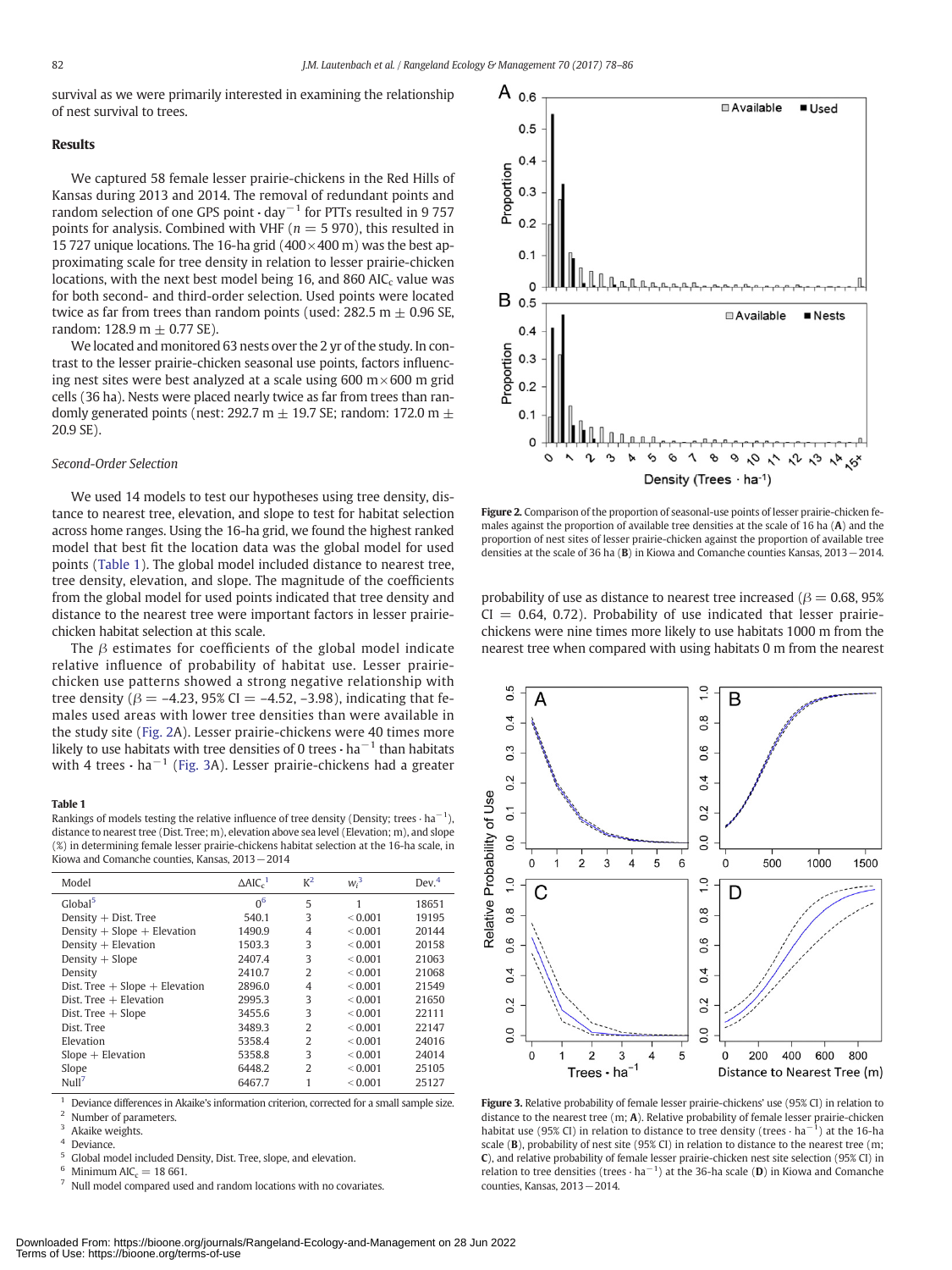tree ([Fig. 3](#page-5-0)B). Coefficients for elevation and slope suggest that lesser prairie-chickens were more likely to select areas with higher elevations  $(\beta = 0.49, 95\% \text{ CI} = 0.45, 0.54)$  and habitats with shallower slopes ( $\beta =$  $0.20, 95\% \text{ CI} = 0.16, 0.23$ ).

# Third-Order Habitat Selection

We estimated 23 and 14 utilization distributions for the 6-mo breeding and nonbreeding seasons, respectively, pooled across both years. On average, females used breeding season habitat at greater distances from trees and with lower tree densities than available within the home range ( $\bar{\beta}_{distance} = 0.12$ , 95% CI = 0.05, 0.19;  $\bar{\beta}_{density} = -0.10$ , 95% CI = –0.14, –0.05). Elevation and slope were not significant predictors of space use during the breeding season.

Tree density was the only predictor of space use during the nonbreeding season; females avoided areas as tree density increased  $(\overline{\beta}_{density} = -0.19, 95\% \text{ CI} = -0.27, -0.11)$ . Space use relative to nearest tree was similar to the breeding season in magnitude and direction; however, it was not measurable ( $\overline{\beta}_{distance} = 0.11$ , 95% CI = -0.06, 0.29). Consistent with the breeding season, slope and elevation were not predictors of nonbreeding season space use.

#### Nest Site Selection

Lesser prairie-chicken nest placement had a negative relationship  $(\beta = -1.12, 95\% \text{ CI} = -1.18, -1.06)$  to tree density, and no nests were placed in habitats with > 2 trees  $\cdot$  ha<sup>-1</sup> (see [Fig. 2B](#page-5-0)). Of the models tested, distance to nearest tree combined with tree density best predicted nest placement (Table 2). The probability of a lesser prairiechicken placing a nest in habitat with 0 trees  $\cdot$  ha<sup>-1</sup> was 30 times greater than placing a nest in habitats with two trees  $\cdot$  ha<sup>-1</sup> (see [Fig. 3](#page-5-0)C). Female lesser prairie-chickens were more likely to select nest sites at greater distances ( $\beta$  = 1.40, 95% CI = 1.36, 1.44) from trees than would be available at random. The probability of lesser prairiechickens placing nests 1000 m away from the nearest tree was 10 times greater than that of a nest being placed 0 m from the nearest tree (see [Fig. 3](#page-5-0)B). Nests were placed at higher elevations ( $\beta = 0.55$ , 95% CI = 0.52, 0.58) on average; however, slope ( $\beta$  = 0.13, 95% CI = 0.10, 0.15) was not an important predictor of nest site selection.

# Table 2

Rankings of models to test relative influence of tree density (Density; trees  $\cdot$  ha  $^{-1}$ ), distance to nearest tree (Dist. Tree; m), elevation above sea level (Elevation; m), and slope (%) in determining lesser prairie-chicken nest site selection at the 36-ha scale in Kiowa and Comanche counties, Kansas, 2013−2014

| Model                              | $\triangle$ AIC <sub>c</sub> <sup>1</sup> | $K^2$          | $w_i^3$     | Dev. <sup>4</sup> |
|------------------------------------|-------------------------------------------|----------------|-------------|-------------------|
| Density $+$ Dist. Tree             | $0.0^{5}$                                 | 3              | 0.817       | 137.4             |
| Global <sup>6</sup>                | 3.6                                       | 5              | 0.138       | 137.0             |
| Density                            | 7.3                                       | $\overline{2}$ | 0.022       | 146.7             |
| Density $+$ Slope                  | 8.8                                       | 3              | 0.010       | 146.3             |
| Density $+$ Elevation              | 8.9                                       | 3              | 0.010       | 146.3             |
| Density $+$ Slope $+$ Elevation    | 10.6                                      | 4              | 0.004       | 146.1             |
| Dist. Tree                         | 65.4                                      | $\overline{2}$ | < 0.001     | 204.9             |
| $Dist$ . Tree $+$ Elevation        | 66.6                                      | 3              | ${}< 0.001$ | 204.0             |
| Dist. Tree $+$ Slope               | 67.0                                      | 3              | < 0.001     | 204.4             |
| Dist. Tree $+$ Slope $+$ Elevation | 67.6                                      | $\overline{4}$ | < 0.001     | 203.3             |
| Nu11 <sup>7</sup>                  | 102.4                                     | 1              | ${}< 0.001$ | 243.8             |
| Elevation                          | 104.2                                     | $\overline{2}$ | ${}< 0.001$ | 243.6             |
| Slope                              | 104.3                                     | $\overline{2}$ | < 0.001     | 243.7             |
| $Elevation + Slope$                | 106.1                                     | 3              | ${}< 0.001$ | 243.6             |
|                                    |                                           |                |             |                   |

Deviance.

Number of parameters.

Differences in Akaike's information criterion, corrected for a small sample size.

Akaike weights.

<sup>5</sup> Global model included density, a quadratic function of Density, Dist. Tree, slope, and elevation.

Minimum AIC<sub>c</sub> = 143.3.<br>Null model compared used and random locations with no covariates.

#### Table 3

| Model                                                | $\triangle$ AIC $^{-1}$ | $K^2$          | $w_i^3$ | Dev. <sup>4</sup> |
|------------------------------------------------------|-------------------------|----------------|---------|-------------------|
| Elevation                                            | 0.0                     | $\overline{2}$ | 0.18    | 401.1             |
| Slope                                                | 0.88                    | 2              | 0.12    | 399.5             |
| Distance to Tree                                     | 1.42                    | 2              | 0.09    | 401.0             |
| Density                                              | 1.54                    | $\overline{2}$ | 0.08    | 401.1             |
| Elevation $+$ Slope                                  | 1.68                    | 3              | 0.08    | 399.2             |
| Distance to Tree $+$ Elevation                       | 1.77                    | 3              | 0.08    | 399.3             |
| Density $+$ Elevation                                | 1.88                    | 3              | 0.07    | 399.4             |
| Distance to Tree $+$ Quadratic Distance to Tree      | 2.16                    | 3              | 0.06    | 399.7             |
| Distance to Tree $+$ Slope                           | 2.85                    | 3              | 0.04    | 400.3             |
| Density $+$ Slope                                    | 2.85                    | 3              | 0.04    | 400.4             |
| Density $+$ Quadratic Density                        | 2.96                    | 3              | 0.04    | 400.5             |
| Distance to Tree $+$ Density                         | 3.40                    | 3              | 0.03    | 400.9             |
| Elevation $+$ Slope $+$ Distance to Tree             | 3.58                    | $\overline{4}$ | 0.03    | 399.1             |
| Elevation $+$ Slope $+$ Density                      | 3.60                    | 4              | 0.03    | 399.1             |
| Elevation $+$ Slope $+$ Distance to Tree $+$ Density | 5.52                    | 5              | 0.01    | 399.0             |

<sup>1</sup> Differences in Akaike's information criterion, corrected for a small sample size.

<sup>2</sup> Number of parameters.

<sup>3</sup> Akaike weights. 4 Deviance.

There was no single best predictor of daily nest survival among the investigated seven competing models (Table 3). The top predictor of nest survival of the covariates tested was elevation, followed by slope (see Table 3). However, neither elevation nor slope was a significant predictor of nest survival ( $\beta_{\text{Elevation}} = -0.020$ , 95% CI = -0.053, 0.012;  $\beta_{Slope} = 0.067, 95\% \text{ CI} = -0.091, 0.225$ ). Distance to tree did not have an effect on nest survival ( $\beta_{Distance} = -0.413E-3$ , 95% CI = -0.002, 0.002). Nest survival does not appear to be affected by tree density  $(\beta_{\text{Density}} = 0.096, 95\% \text{ CI} = -0.790, 0.983)$ ; however, we did not observe any nests located in areas ≥ 2 trees  $\cdot$  ha<sup>-1</sup>.

Not surprising, tree densities varied across the study site and canopy coverage was related to tree density. Tree densities on the study site ranged from 0.0 to 59.0 trees  $\cdot$  ha $^{-1}$ . Tree density was a satisfactory predictor of percent canopy coverage ( $R^2 = 0.60$ ,  $\beta_{\text{Density}} = 0.389$ ; SE = 0.032,  $P < 0.001$ ; Fig. 4).

### **Discussion**

Our study is the first to investigate the effect of trees on female lesser prairie-chicken space use, nest site selection, and nest survival. Our work confirms that lesser prairie-chicken space use can be driven by low levels of tree encroachment. Previous work on prairie grouse has



Figure 4. The relationship of tree density to canopy coverage of eastern redcedar for management of lesser prairie-chicken habitat in Kiowa and Comanche counties, Kansas 2013−2014.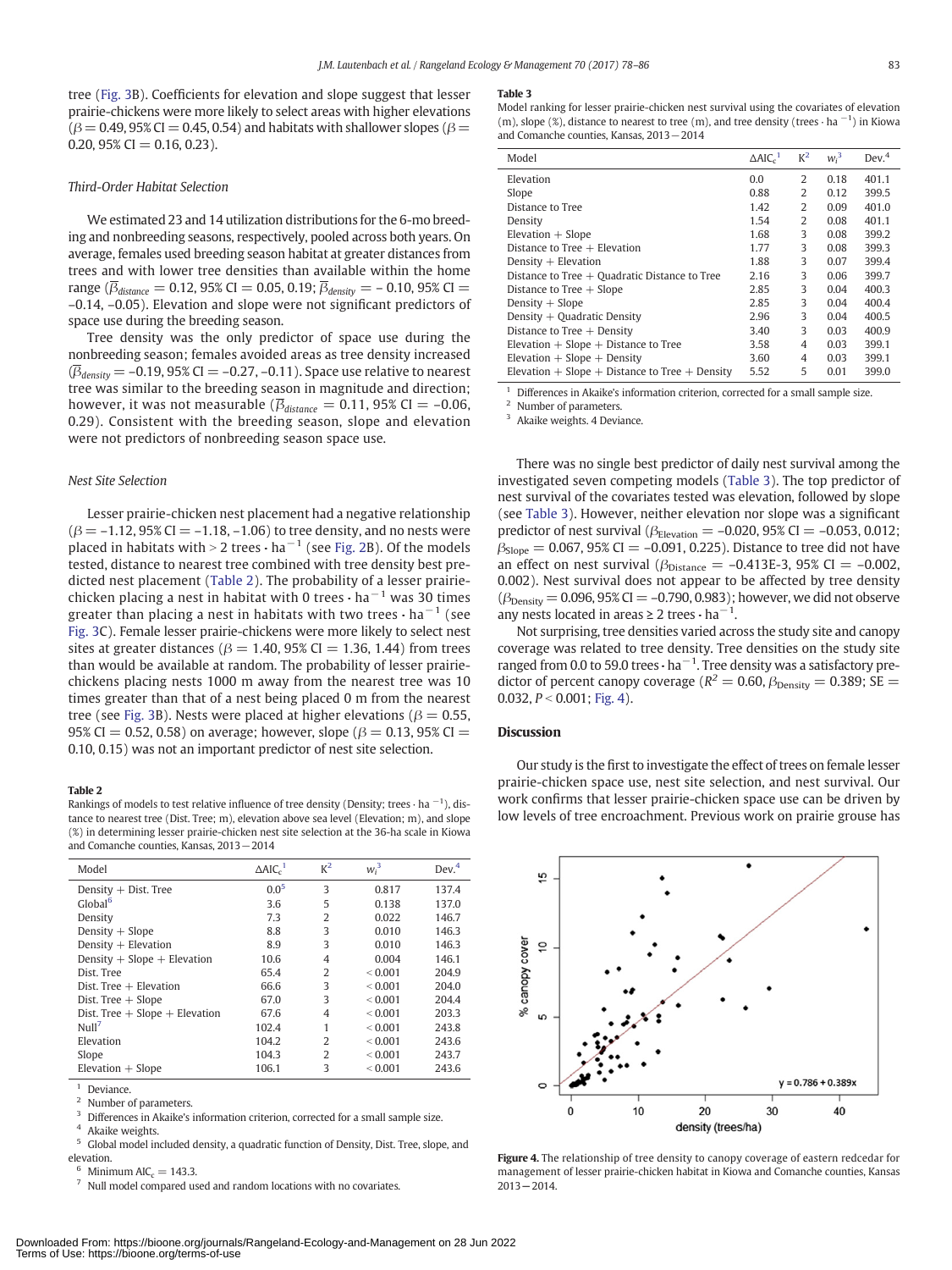primarily focused on lek location, drivers of lek site selection relative to the occurrence of trees, and nest survival relative to forest cover. Our results indicated that female lesser prairie-chickens 1) selected areas at greater distances from trees and lower tree densities than would be expected at random at two different orders of selection; 2) placed nests in habitats with tree densities < 2 trees  $\cdot$  ha<sup> $-1$ </sup> and at distances ≥ ~300 m from nearest tree; 3) nest survival was not affected by tree densities up to two trees  $\cdot$  ha<sup> $-1$ </sup> or distance to nearest tree; and 4) use and nest placement effectively cease at tree density thresholds of 8 trees $\cdot$  ha<sup>-1</sup> and 2 trees  $\cdot$  ha $^{-1}$ , respectively. Nest sites were selected at a larger scale (36 ha) than used points (16 ha); a potential result of different life history needs and ecological drivers commensurate with each scale. Lastly, our results indicated that tree density was an adequate predictor of canopy coverage. Counting individual trees from aerial imagery using remote sensing can be easier at times than estimating canopy coverage, especially over large expanses of land.

Because tree encroachment has been implicated as a source of habitat loss and fragmentation for lesser prairie-chickens [\(Fuhlendorf](#page-8-0) [et al., 2002](#page-8-0)), we predicted that female lesser prairie-chickens would select habitats relative to density and distance to trees. It is evident that female lesser prairie-chickens avoid trees, as probability of use increased as tree densities decreased and distance from the nearest tree increased; however, lesser prairie-chickens avoided trees by ~300 m on average when selecting habitat and nest sites. Topographic habitat selection indicated that female lesser prairie-chickens selected areas of higher elevations, but selection was not related to the steepness of slope, indicating trees in uplands and hilltops may influence female lesser prairie-chickens more than trees in drainages, creating a larger functional habitat loss in upland areas.

Our prediction of a tolerance threshold for nest placement as a function of tree density was substantiated. We did not detect female lesser prairie-chickens nesting in areas with  $\geq 2$  trees  $\cdot$  ha<sup>-1</sup> (~1.56% canopy cover) at the 36-ha (~89 ac) spatial scale. Our findings are consistent with greater prairie-chicken response to trees, where minimal tree cover and distance from woodlands (a 20% increase in relative probability of selection for each 100 m) were primary factors in nest site selection [\(Matthews et al., 2013; Hovick et al., 2015\)](#page-8-0). Surprisingly, our data did not detect reduced nest success as a function of tree density or distance to nearest tree. This finding may be explained in part by the definitive hierarchical pattern of avoidance of trees. That is, lesser prairiechickens have enough options in this contemporary landscape in which they can select nest sites away from trees and not succumb to the habitat sink [\(Lautenbach, 2015\)](#page-8-0). Similarly, waterfowl, which have a nesting strategy similar to prairie grouse, exhibited no negative responses in nest survival to eight variables with respect to woody vegetation in Minnesota grasslands ([Thompson et al., 2012\)](#page-9-0).

Prairie grouse habitat selection is a balancing act of predator avoidance, thermoregulation, and forage availability ([Gratson, 1988](#page-8-0)). The marked threshold effects observed in our study suggest that predator avoidance may outweigh thermoregulation and foraging needs. Highdensity tree areas still retain elements of potential habitat (D. Haukos, unpublished data), yet these areas were highly avoided during selection of seasonal use and nest sites. Raptors are major predators of lesser prairie-chickens [\(Hagen et al., 2007; Wolfe et al., 2007; Pirius, 2011;](#page-8-0) [Plumb, 2015](#page-8-0)) and tree encroachment into grasslands may provide additional perches for raptors [\(Reinert, 1984; Widén, 1994; Manzer and](#page-8-0) [Hannon, 2005\)](#page-8-0). Additionally, mammalian predators are more likely to occupy grassland sites with edge habitat and woodland [\(Litvaitis and](#page-8-0) [Shaw, 1980; Gese et al., 1988; Kuehl and Clark, 2002; Manzer and](#page-8-0) [Hannon, 2005](#page-8-0)). Other prairie grouse select habitat to avoid predators ([Gratson, 1988\)](#page-8-0). Avoidance of trees as a functional response to a perceived predation risk has been hypothesized to be the source of this behavior in prairie-grouse and other bird species (e.g., [Gratson, 1988;](#page-8-0) [Thompson et al., 2014, 2016](#page-8-0)).

Restoration of grasslands through removal of trees would allow for testing of some of these hypotheses related to avoidance. We predict that grasslands with trees removed would become available habitat for lesser prairie-chickens within 1−2 yr postremoval. Greater sagegrouse readily used habitats 1 yr post juniper removal [\(Frey et al.,](#page-8-0) [2013](#page-8-0)). Models indicate that colonization of potential habitat by greater prairie-chickens is hindered by woodlands [\(McNew et al., 2012](#page-8-0)). After initial population declines, grassland passerines increased in abundance 4−6 yr after broad-scale tree removal ([Thompson et al., 2016](#page-9-0)). The next step in understanding lesser prairie-chicken conservation involves an experimental harvest of trees to restore grasslands. This would provide valuable information to grassland managers and ensure that conservation practices enhance lesser prairie-chicken populations.

# Implications

Trees, like the eastern redcedar, can encroach into prairie uplands at rates of 2.3% forest cover ∙ yr−<sup>1</sup> ([Briggs et al., 2002\)](#page-8-0). Thus, preventing trees from establishing in grassland habitat occupied by lesser prairie-chickens would reduce functional habitat loss potentially contributing to conservation of lesser prairie-chicken populations. Regular use of prescribed fire is a cost-effective way to prevent trees from establishing in grasslands ([Ortmann et al.,](#page-8-0) [1998; Fuhlendorf et al., 2008](#page-8-0)).

Grassland restoration for the lesser prairie-chicken may be most effective if tree removal efforts are initially targeted in regions occupied by lesser prairie-chickens. Targeting occupied areas will improve habitat quality, increase habitat occupancy over time, and allow populations to disperse into unoccupied habitats. Mechanical removal, chemical applications, and prescribed fire are all methods that could be employed to remove already established trees from grasslands ([Ortmann et al., 1998;](#page-8-0) [Fuhlendorf et al., 2008\)](#page-8-0). Following tree removal, design of a regular prescribed fire program may prevent new trees from establishing from the soil seed bank.

Conservation efforts for lesser prairie-chicken may be most effective when targeting areas with > 2 trees  $\cdot$  ha<sup> $-1$ </sup> (> 1.56% canopy cover) to enhance nesting habitat in areas currently occupied by lesser prairiechickens. Beginning tree-removal efforts in areas with lower tree densities and moving into areas with greater tree densities will open up potential habitat more quickly, similar to suggestions to prioritize management for greater sage-grouse ([Baruch-Mordo et al., 2013](#page-8-0)). Once areas occupied by lesser prairie-chickens have been cleared of trees, moving into unoccupied areas could provide additional habitat and these areas may be colonized.

Focusing management initially on areas with low tree densities also has financial benefits because costs of tree removal in grasslands vary depending on the level of infestation. Using estimates from 2015, removing trees from grasslands with light infestations (1–5% canopy cover) had a cost of \$158.62 ∙ ha−<sup>1</sup> (C. Hagen, Lesser Prairie-Chicken Initiative), making light infestations the most cost-effective to treat. As the level of infestation increases to medium (6–15% canopy cover) and heavy  $(> 15%$  canopy cover), cost increases to \$400.46 and \$1035.72 ∙ ha−<sup>1</sup> , respectively (C. Hagen, Lesser Prairie-Chicken Initiative). Thus, it may be more cost-effective for current government cost-share conservation programs to prioritize areas with low canopy cover in an effort to rapidly restore grasslands. Establishing a prescribed fire program after tree removal will increase the effectiveness of current cost-share programs.

Historically, periodic fire prevented trees from becoming established in grasslands. With the loss of periodic fire in Southern Great Plains grasslands, trees have since become established and reduced grassland habitats. Removing trees, although costly, would be an excellent opportunity to create and maintain habitat for a species of conservation concern while also improving conditions for a suite of species dependent on grasslands in the Southern Great Plains.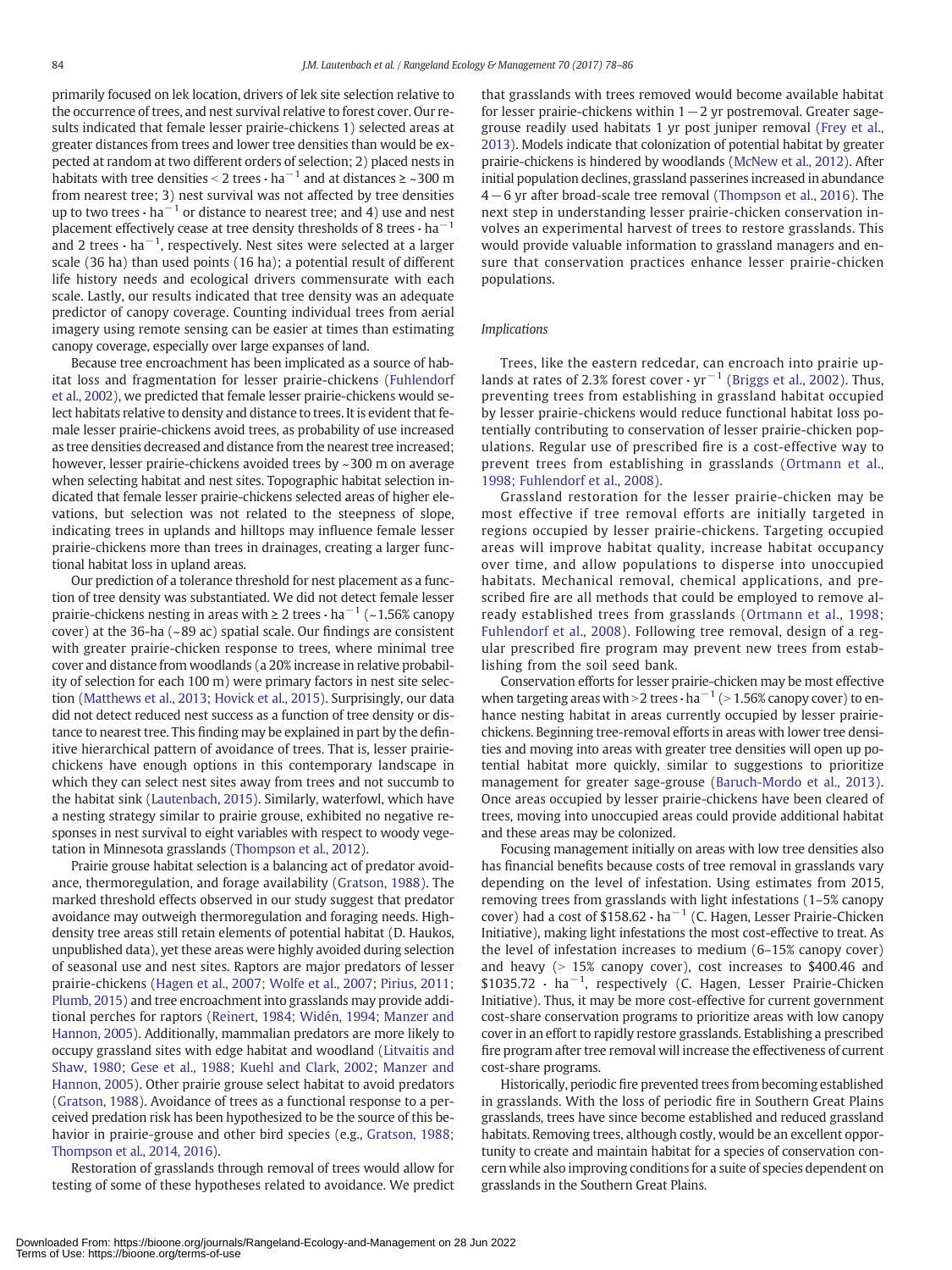# <span id="page-8-0"></span>Acknowledgments

We thank D. Sullins, J. Kraft, J. D. Lautenbach, J. Kramer, M. Mitchener, D. Dahlgren, J. Prendergast, C. Berens, G. Kramos, A. Flanders, and S. Hyberg for their assistance with the project. We thank all of our field technicians for assistance with data collection. We would like to thank the private landowners for granting us access to their lands. We thank B. Sandercock, A. Boyle, W. Guiliano, and two anonymous reviewers for reviewing earlier drafts and greatly improved the manuscript.

#### References

- Albanese, G, Davis, CA, Compton, BW, 2012. [Spatiotemporal scaling of North American](http://refhub.elsevier.com/S1550-7424(16)30054-9/rf0005) [continental interior wetlands: implications for shorebird conservation. Landscape](http://refhub.elsevier.com/S1550-7424(16)30054-9/rf0005) [Ecology 27, 1465](http://refhub.elsevier.com/S1550-7424(16)30054-9/rf0005)–1479.
- Alford, AL, Hellgren, EC, Limb, R, Engle, DM, 2012. [Experimental tree removal in tallgrass](http://refhub.elsevier.com/S1550-7424(16)30054-9/rf0010) prairie: variable responses of fl[ora and fauna along a woody cover gradient. Ecologi](http://refhub.elsevier.com/S1550-7424(16)30054-9/rf0010)[cal Applications 22, 947](http://refhub.elsevier.com/S1550-7424(16)30054-9/rf0010)–958.
- Allred, BW, Fuhlendorf, SD, Engle, DM, Elmore, RD, 2011. [Ungulate preference for burned](http://refhub.elsevier.com/S1550-7424(16)30054-9/rf0015) patches reveals strength of fire–[grazing interaction. Ecology and Evolution 1,](http://refhub.elsevier.com/S1550-7424(16)30054-9/rf0015) [132](http://refhub.elsevier.com/S1550-7424(16)30054-9/rf0015)–144.
- Baruch-Mordo, S, Evans, JS, Severson, JP, Naugle, DE, Maestas, JD, Kiesecker, JM, Falkowski, MJ, Hagen, CA, Reese, KP, 2013. [Saving sage-grouse from the trees: a proactive solution](http://refhub.elsevier.com/S1550-7424(16)30054-9/rf0020) [to reducing a key threat to a candidate species. Biology Conservation 167, 233](http://refhub.elsevier.com/S1550-7424(16)30054-9/rf0020)–241.
- Boyce, MS, 2006. [Scale for resource selection functions. Diversity Distribution 12,](http://refhub.elsevier.com/S1550-7424(16)30054-9/rf0025) [269](http://refhub.elsevier.com/S1550-7424(16)30054-9/rf0025)–276.
- Boyce, MS, Vernier, PR, Nielsen, SE, Schmiegelow, FK, 2002. [Evaluating resource selection](http://refhub.elsevier.com/S1550-7424(16)30054-9/rf0030) [functions. Ecological Modelling 157, 281](http://refhub.elsevier.com/S1550-7424(16)30054-9/rf0030)–300.
- Bragg, TB, Hulbert, LC, 1976. [Woody plant invasion of unburned Kansas bluestem prairie.](http://refhub.elsevier.com/S1550-7424(16)30054-9/rf0035) [Journal of Range Management 29, 19](http://refhub.elsevier.com/S1550-7424(16)30054-9/rf0035)–24.
- Brennan, LA, Kuvlesky Jr., WP, 2005. [North American grassland birds: an unfolding con](http://refhub.elsevier.com/S1550-7424(16)30054-9/rf0040)[servation crisis? Journal of Wildlife Management 69, 1](http://refhub.elsevier.com/S1550-7424(16)30054-9/rf0040)–13.
- Briggs, JM, Hoch, GA, Johnson, LC, 2002. [Assessing the rate, mechanisms, and conse](http://refhub.elsevier.com/S1550-7424(16)30054-9/rf0045)[quences of the conversion of tallgrass prairie to](http://refhub.elsevier.com/S1550-7424(16)30054-9/rf0045) Juniperus virginiana forest. Ecosystem [5, 578](http://refhub.elsevier.com/S1550-7424(16)30054-9/rf0045)–586.
- Bullard, F, 1999. [Estimating the home range of an animal: a Brownian Bridge approach](http://refhub.elsevier.com/S1550-7424(16)30054-9/rf0050) [\[thesis\]. University of North Carolina, Chapel Hill, NC, USA, p. 28.](http://refhub.elsevier.com/S1550-7424(16)30054-9/rf0050)
- Burnham, KP, Anderson, DR, 2002. [Model selection and multimodel inference: a practical](http://refhub.elsevier.com/S1550-7424(16)30054-9/rf0055) [information-theoretic approach. Springer, New York, NY, USA, p. 488](http://refhub.elsevier.com/S1550-7424(16)30054-9/rf0055).
- Chapman, RN, Engle, DM, Masters, RE, Leslie Jr., DM, 2004. [Tree invasion constrains the](http://refhub.elsevier.com/S1550-7424(16)30054-9/rf0060) infl[uence of herbaceous structure in grassland bird habitats. Ecoscience 11, 56](http://refhub.elsevier.com/S1550-7424(16)30054-9/rf0060)–63.
- Cochran, WW, Lord Jr., RD, 1963. [A radio-tracking system for wild animals. Journal of](http://refhub.elsevier.com/S1550-7424(16)30054-9/rf0065) [Wildlife Management 27, 9](http://refhub.elsevier.com/S1550-7424(16)30054-9/rf0065)–24.
- Copelin, FF, 1963. [The lesser prairie chicken in Oklahoma. Technical Bulletin No. 6,](http://refhub.elsevier.com/S1550-7424(16)30054-9/rf0070) [Oklahoma Department of Wildlife Conservation, Oklahoma City, OK, USA, p. 58](http://refhub.elsevier.com/S1550-7424(16)30054-9/rf0070).
- Coppedge, BR, Engle, DM, Fuhlendorf, SD, Masters, RE, Gregory, MS, 2001a. [Landscape](http://refhub.elsevier.com/S1550-7424(16)30054-9/rf0075) [cover type and pattern dynamics in fragmented southern Great Plains grasslands,](http://refhub.elsevier.com/S1550-7424(16)30054-9/rf0075) [USA. Landscape Ecology 16, 677](http://refhub.elsevier.com/S1550-7424(16)30054-9/rf0075)–690.
- Coppedge, BR, Engle, DM, Fuhlendorf, SD, Masters, RE, Gregory, MS, 2001b. [Urban sprawl](http://refhub.elsevier.com/S1550-7424(16)30054-9/rf0080) [and juniper encroachment effects on abundance of wintering passerines in Oklaho](http://refhub.elsevier.com/S1550-7424(16)30054-9/rf0080)[ma. In: Marzluff, J.M., Bowman, R., Donnelly, R. \(Eds.\), Avian Ecology and Conserva](http://refhub.elsevier.com/S1550-7424(16)30054-9/rf0080)[tion in an Urbanizing World. Springer, New York, NY, USA, pp. 225](http://refhub.elsevier.com/S1550-7424(16)30054-9/rf0080)–242.
- Cully, AC, Cully, JF, Hiebert, RD, 2003. [Invasion of exotic plant species in tallgrass prairie](http://refhub.elsevier.com/S1550-7424(16)30054-9/rf0085) [fragments. Conservation Biology 17, 990](http://refhub.elsevier.com/S1550-7424(16)30054-9/rf0085)–998.
- Dinsmore, SJ, White, GC, Knopf, FL, 2002. [Advanced techniques for modeling avian nest](http://refhub.elsevier.com/S1550-7424(16)30054-9/rf0090) [survival. Ecology 83, 3476](http://refhub.elsevier.com/S1550-7424(16)30054-9/rf0090)–3488.
- Engle, DM, Coppedge, BR, Fuhlendorf, SD, 2008. [From the dust bowl to the green glacier:](http://refhub.elsevier.com/S1550-7424(16)30054-9/rf0095) [human activity and environmental change in Great Plains grasslands. In: Auken, O.V.](http://refhub.elsevier.com/S1550-7424(16)30054-9/rf0095) (Ed.), Western North American Juniperus [Communities. Springer, New York, NY, USA,](http://refhub.elsevier.com/S1550-7424(16)30054-9/rf0095) [pp. 253](http://refhub.elsevier.com/S1550-7424(16)30054-9/rf0095)–271.
- Frey, SN, Curtis, R, Heaton, K, 2013. [Response of a small population of greater sage-grouse](http://refhub.elsevier.com/S1550-7424(16)30054-9/rf0100) [to tree removal: implications of limiting factors. Human-Wildlife Interaction 7,](http://refhub.elsevier.com/S1550-7424(16)30054-9/rf0100) [260](http://refhub.elsevier.com/S1550-7424(16)30054-9/rf0100)–272.
- Fuhlendorf, SD, Woodward, AJW, Leslie, DM, Shackford, JS, 2002. [Multi-scale effects of](http://refhub.elsevier.com/S1550-7424(16)30054-9/rf0105) [habitat loss and fragmentation on lesser prairie-chicken populations of the US](http://refhub.elsevier.com/S1550-7424(16)30054-9/rf0105) [Southern Great Plains. Landscape Ecology 17, 617](http://refhub.elsevier.com/S1550-7424(16)30054-9/rf0105)–628.
- Fuhlendorf, SD, Archer, SA, Smeins, F, Engle, DM, Taylor, CA, 2008. [The combined in](http://refhub.elsevier.com/S1550-7424(16)30054-9/rf0110)fluence of grazing, fi[re, and herbaceous productivity on tree](http://refhub.elsevier.com/S1550-7424(16)30054-9/rf0110)–grass interactions. In: [Auken, O.V. \(Ed.\), Western North American](http://refhub.elsevier.com/S1550-7424(16)30054-9/rf0110) Juniperus Communities. Springer, New [York, NY, USA, pp. 253](http://refhub.elsevier.com/S1550-7424(16)30054-9/rf0110)–271.
- Gehring, JT, Bragg, TB, 1992. [Changes in prairie vegetation under eastern red cedar](http://refhub.elsevier.com/S1550-7424(16)30054-9/rf0115) (Juniperus virginiana [L.\) in an eastern Nebraska prairie. American Midland Nature](http://refhub.elsevier.com/S1550-7424(16)30054-9/rf0115) [128, 209](http://refhub.elsevier.com/S1550-7424(16)30054-9/rf0115)–217.
- Gese, EM, Rongstad, OJ, Mytton, WR, 1988. [Home range and habitat use of coyotes in](http://refhub.elsevier.com/S1550-7424(16)30054-9/rf0120) [southeastern Colorado. Journal of Wildlife Management 52, 640](http://refhub.elsevier.com/S1550-7424(16)30054-9/rf0120)–646.
- Gratson, MW, 1988. [Spatial patterns, movements, and cover selection by sharp-tailed](http://refhub.elsevier.com/S1550-7424(16)30054-9/rf0125) [grouse. In: Bergerud, A.T., Gratson, M.W. \(Eds.\), Adaptive strategies and population](http://refhub.elsevier.com/S1550-7424(16)30054-9/rf0125) [ecology of northern grouse. University of Minnesota Press, Minneapolis, MN, USA,](http://refhub.elsevier.com/S1550-7424(16)30054-9/rf0125) [pp. 158](http://refhub.elsevier.com/S1550-7424(16)30054-9/rf0125)–192.
- Gregory, AJ, McNew, LB, Prebyl, TJ, Sandercock, BK, Wisely, SM, 2011. [Hierarchical model](http://refhub.elsevier.com/S1550-7424(16)30054-9/rf0130)[ing of lek habitats of greater prairie-chickens. In: Sandercock, B.K., Martin, K.,](http://refhub.elsevier.com/S1550-7424(16)30054-9/rf0130)

[Segelbacher, G. \(Eds.\), Ecology, conservation, and management of grouse. Studies in](http://refhub.elsevier.com/S1550-7424(16)30054-9/rf0130) [Avian Biology \(no. 39\). University of California Press, Berkeley, CA, USA, pp. 21](http://refhub.elsevier.com/S1550-7424(16)30054-9/rf0130)–32.

- Grisham, BA, Boal, CW, Haukos, DA, Davis, DM, Boydston, KK, Dixson, C, Heck, WR, 2013. The predicted infl[uence of climate change on lesser prairie-chicken reproductive pa](http://refhub.elsevier.com/S1550-7424(16)30054-9/rf0135)[rameters. PLoS ONE 8, e68225](http://refhub.elsevier.com/S1550-7424(16)30054-9/rf0135).
- Hagen, CA, Jamison, BE, Giesen, KM, Riley, TZ, 2004. [Guidelines for managing lesser](http://refhub.elsevier.com/S1550-7424(16)30054-9/rf0140) [prairie-chicken populations and their habitats. Wildlife Society Bulletin 32, 69](http://refhub.elsevier.com/S1550-7424(16)30054-9/rf0140)–82.
- Hagen, CA, Pitman, JC, Sandercock, BK, Robel, RJ, Applegate, RD, 2007. [Age-speci](http://refhub.elsevier.com/S1550-7424(16)30054-9/rf0145)fic surviv[al and probable causes of mortality in female lesser prairie-chickens. Journal of Wild](http://refhub.elsevier.com/S1550-7424(16)30054-9/rf0145)[life Management 71, 518](http://refhub.elsevier.com/S1550-7424(16)30054-9/rf0145)–525.
- Handcock, MS, 2007. Estimates of the resource utilization function. Available at: [http://](http://cran.r-project.org/package=RUF) [CRAN.R-project.org/package=RUF](http://cran.r-project.org/package=RUF) (Accessed 25 December 2014).
- Haukos, DA, Smith, LM, Broda, GS, 1990. [Spring trapping of lesser prairie-chickens. Journal](http://refhub.elsevier.com/S1550-7424(16)30054-9/rf0165) [of Field Ornithology 61, 20](http://refhub.elsevier.com/S1550-7424(16)30054-9/rf0165)–25.
- Horne, JS, Garton, EO, Krone, SM, Lewis, JS, 2007. [Analyzing animal movements using](http://refhub.elsevier.com/S1550-7424(16)30054-9/rf0170) [Brownian Bridges. Ecology 88, 2354](http://refhub.elsevier.com/S1550-7424(16)30054-9/rf0170)–2363.
- Hovick, TJ, Elmore, RD, Fuhlendorf, SD, Dahlgren, DK, 2015. [Weather constrains the in](http://refhub.elsevier.com/S1550-7424(16)30054-9/rf0175)fluence of fi[re and grazing on nesting greater prairie-chickens. Rangeland Ecology &](http://refhub.elsevier.com/S1550-7424(16)30054-9/rf0175) [Management 68, 186](http://refhub.elsevier.com/S1550-7424(16)30054-9/rf0175)–193.
- Joern, A, Keeler, K, 1995. [The changing prairie: North America. Oxford University Press,](http://refhub.elsevier.com/S1550-7424(16)30054-9/rf0180) [New York, NY, USA \(241 p\).](http://refhub.elsevier.com/S1550-7424(16)30054-9/rf0180)
- Johnson, DH, 1980. [The comparison and usage and availability measurements for evaluat](http://refhub.elsevier.com/S1550-7424(16)30054-9/rf0185)[ing resource preference. Ecology 61, 65](http://refhub.elsevier.com/S1550-7424(16)30054-9/rf0185)–71.
- Keating, KA, Cherry, S, 2004. [Use and interpretation of logistic regression in habitat selec](http://refhub.elsevier.com/S1550-7424(16)30054-9/rf0190)[tion studies. Journal of Wildlife Management 68, 774](http://refhub.elsevier.com/S1550-7424(16)30054-9/rf0190)–789.
- Kertson, BN, Marzluff, JM, 2011. [Improving studies of resource selection by understanding](http://refhub.elsevier.com/S1550-7424(16)30054-9/rf0195) [resource use. Environmental Conservation 38, 18](http://refhub.elsevier.com/S1550-7424(16)30054-9/rf0195)–27.
- Kuehl, AK, Clark, WR, 2002. [Predator activity related to landscape feature in northern](http://refhub.elsevier.com/S1550-7424(16)30054-9/rf0200) [Iowa. Journal of Wildlife Management 66, 1224](http://refhub.elsevier.com/S1550-7424(16)30054-9/rf0200)–1234.
- Lautenbach, JM, 2015. [Lesser prairie-chicken reproductive success, habitat selection, and](http://refhub.elsevier.com/S1550-7424(16)30054-9/rf0205) [response to trees \[thesis\]. Kansas State University, Manhattan, KS, USA \(142 p\).](http://refhub.elsevier.com/S1550-7424(16)30054-9/rf0205)
- Limb, RF, Engle, DM, Alford, AL, Hellgren, EC, 2010. [Tallgrass prairie plant community dy](http://refhub.elsevier.com/S1550-7424(16)30054-9/rf0210)[namics along a canopy cover gradient of eastern redcedar \(](http://refhub.elsevier.com/S1550-7424(16)30054-9/rf0210)Juniperus virginiana L.). [Rangeland Ecology & Management 63, 638](http://refhub.elsevier.com/S1550-7424(16)30054-9/rf0210)–644.
- Litvaitis, JA, Shaw, JH, 1980. [Coyote movements, habitat use, and food habits in south](http://refhub.elsevier.com/S1550-7424(16)30054-9/rf0215)[western Oklahoma. Journal of Wildlife Management 44, 62](http://refhub.elsevier.com/S1550-7424(16)30054-9/rf0215)–68.
- Manly, BF, McDonald, LL, Thomas, DL, McDonald, TL, Erickson, WP, 1992. [Resource selec](http://refhub.elsevier.com/S1550-7424(16)30054-9/rf0220)[tion by animals: statistical design and analysis for](http://refhub.elsevier.com/S1550-7424(16)30054-9/rf0220) field studies. Springer, New York, [NY, USA, p. 222.](http://refhub.elsevier.com/S1550-7424(16)30054-9/rf0220)
- Manly, BFJ, McDonald, LL, Thomas, DL, McDonald, TL, Erickson, WP, 2002. [Resource selec](http://refhub.elsevier.com/S1550-7424(16)30054-9/rf2255)[tion by animals: statistical design and analysis for](http://refhub.elsevier.com/S1550-7424(16)30054-9/rf2255) field studies, second edition. [Kluwer Academic Publishers, Boston, MA, USA, p. 240](http://refhub.elsevier.com/S1550-7424(16)30054-9/rf2255).
- Manzer, DL, Hannon, SJ, 2005. [Relating grouse nest success and corvid density to habitat:](http://refhub.elsevier.com/S1550-7424(16)30054-9/rf0225) [a multi-scale approach. Journal of Wildlife Management 69, 110](http://refhub.elsevier.com/S1550-7424(16)30054-9/rf0225)–123.
- Marzluff, JM, Millspaugh, JJ, Hurvitz, P, Handcock, MS, 2004. [Relating resources to a probabi](http://refhub.elsevier.com/S1550-7424(16)30054-9/rf0230)[listic measure of space use: forest fragments and Stellar's Jays. Ecology 85, 1411](http://refhub.elsevier.com/S1550-7424(16)30054-9/rf0230)–1427.
- Matthews, TW, Tyre, AJ, Taylor, JS, Lusk, JJ, Powell, LA, 2013. [Greater prairie-chicken nest](http://refhub.elsevier.com/S1550-7424(16)30054-9/rf0235) [success and habitat selection in southeastern Nebraska. Journal of Wildlife Manage](http://refhub.elsevier.com/S1550-7424(16)30054-9/rf0235)[ment 77, 1202](http://refhub.elsevier.com/S1550-7424(16)30054-9/rf0235)–1212.
- McKee, G, Ryan, MR, Mechlin, LM, 1998. [Predicting greater prairie-chicken nest success](http://refhub.elsevier.com/S1550-7424(16)30054-9/rf2225) [from vegetation and landscape characteristics. Journal of Wildlife Management 62,](http://refhub.elsevier.com/S1550-7424(16)30054-9/rf2225) [314](http://refhub.elsevier.com/S1550-7424(16)30054-9/rf2225)–321.
- McNew, LB, Prebyl, TJ, Sandercock, BK, 2012. [Effects of rangeland management on the site](http://refhub.elsevier.com/S1550-7424(16)30054-9/rf0240) [occupancy dynamics of prairie-chickens in a protected prairie preserve. Journal of](http://refhub.elsevier.com/S1550-7424(16)30054-9/rf0240) [Wildlife Management 76, 38](http://refhub.elsevier.com/S1550-7424(16)30054-9/rf0240)–47.
- Merrill, MD, Chapman, KA, Poiani, KA, Winter, B, 1999. [Land-use patterns surrounding](http://refhub.elsevier.com/S1550-7424(16)30054-9/rf0245) [greater prairie-chicken leks in northwestern Minnesota. Journal of Wildlife Manage](http://refhub.elsevier.com/S1550-7424(16)30054-9/rf0245)[ment 63, 189](http://refhub.elsevier.com/S1550-7424(16)30054-9/rf0245)–198.
- Nielson, RM, Sawyer, H, McDonald, TL, 2012. BBMM: Brownian Bridge movement model. Available at: [http://CRAN.R-project.org/package=BBMM](http://cran.r-project.org/package=BBMM) (Accessed 20 July 2014).
- Niemuth, ND, 2003. [Identifying landscapes for greater prairie-chicken translocation using](http://refhub.elsevier.com/S1550-7424(16)30054-9/rf0255) [habitat models and GIS: a case study. Wildlife Society Bulletin 31, 145](http://refhub.elsevier.com/S1550-7424(16)30054-9/rf0255)-155.
- Ortmann, J, Stubbendieck, J, Masters, RA, Pfeiffer, GH, Bragg, TB, 1998. Effi[cacy and costs of](http://refhub.elsevier.com/S1550-7424(16)30054-9/rf0260) [controlling eastern redcedar. Journal of Range Management 51, 158](http://refhub.elsevier.com/S1550-7424(16)30054-9/rf0260)–163.
- Peterjohn, BG, Sauer, JR, 1999. [Population status of North American grassland birds from the](http://refhub.elsevier.com/S1550-7424(16)30054-9/rf0265) [North American breeding bird survey, 1966-1996. Studies in Avian Biology 19, 27](http://refhub.elsevier.com/S1550-7424(16)30054-9/rf0265)–44.
- Pirius, NE, 2011. [Winter habitat use and survival of lesser prairie-chickens in West Texas](http://refhub.elsevier.com/S1550-7424(16)30054-9/rf0270) [\[thesis\]. Texas Tech University, Lubbock, TX, USA, p. 28.](http://refhub.elsevier.com/S1550-7424(16)30054-9/rf0270)
- Pitman, JC, Hagen, CA, Robel, RJ, Loughin, TM, Applegate, RD, 2005. [Location and success](http://refhub.elsevier.com/S1550-7424(16)30054-9/rf0275) [of lesser prairie-chicken nests in relation to vegetation and human disturbance. Jour](http://refhub.elsevier.com/S1550-7424(16)30054-9/rf0275)[nal of Wildlife Management 69, 1259](http://refhub.elsevier.com/S1550-7424(16)30054-9/rf0275)–1269.
- Plumb, RT, 2015. [Lesser prairie-chicken movement, space use, survival, and response to](http://refhub.elsevier.com/S1550-7424(16)30054-9/rf0280) [anthropogenic structures in Kansas and Colorado \[thesis\]. Kansas State University,](http://refhub.elsevier.com/S1550-7424(16)30054-9/rf0280) [Manhattan, KS, USA, p. 133.](http://refhub.elsevier.com/S1550-7424(16)30054-9/rf0280)
- Poiani, KA, Merrill, MD, Chapman, KA, 2001. [Identifying conservation-priority areas in a](http://refhub.elsevier.com/S1550-7424(16)30054-9/rf0285) [fragmented Minnesota landscape based on the umbrella species concept and selec](http://refhub.elsevier.com/S1550-7424(16)30054-9/rf0285)[tion of large patches of natural vegetation. Conservation Biology 15, 513](http://refhub.elsevier.com/S1550-7424(16)30054-9/rf0285)–522.
- Pruett, CL, Patten, MA, Wolfe, DH, 2009. [It's not easy being green: wind energy and a](http://refhub.elsevier.com/S1550-7424(16)30054-9/rf0290) [declining grassland bird. Bioscience 59, 257](http://refhub.elsevier.com/S1550-7424(16)30054-9/rf0290)–262.
- Ratajczak, Z, Nippert, JB, Collins, SL, 2012. [Woody encroachment decreases diversity](http://refhub.elsevier.com/S1550-7424(16)30054-9/rf0300) [across North American grasslands. Ecology 93, 697](http://refhub.elsevier.com/S1550-7424(16)30054-9/rf0300)–703.
- Reinert, SE, 1984. [Use of introduced perches by raptors: experimental results and man](http://refhub.elsevier.com/S1550-7424(16)30054-9/rf0305)[agement implications. Raptor Research 18, 25](http://refhub.elsevier.com/S1550-7424(16)30054-9/rf0305)–29.
- Samson, F, Knopf, F, 1994. [Prairie conservation in North America. Bioscience 44, 418](http://refhub.elsevier.com/S1550-7424(16)30054-9/rf0310)–421. Samson, FB, Knopf, FL, Ostlie, WR, 2004. [Great Plains ecosystems: past, present, and](http://refhub.elsevier.com/S1550-7424(16)30054-9/rf0315) [future. Wildlife Society Bulletin 32, 6](http://refhub.elsevier.com/S1550-7424(16)30054-9/rf0315)–15.